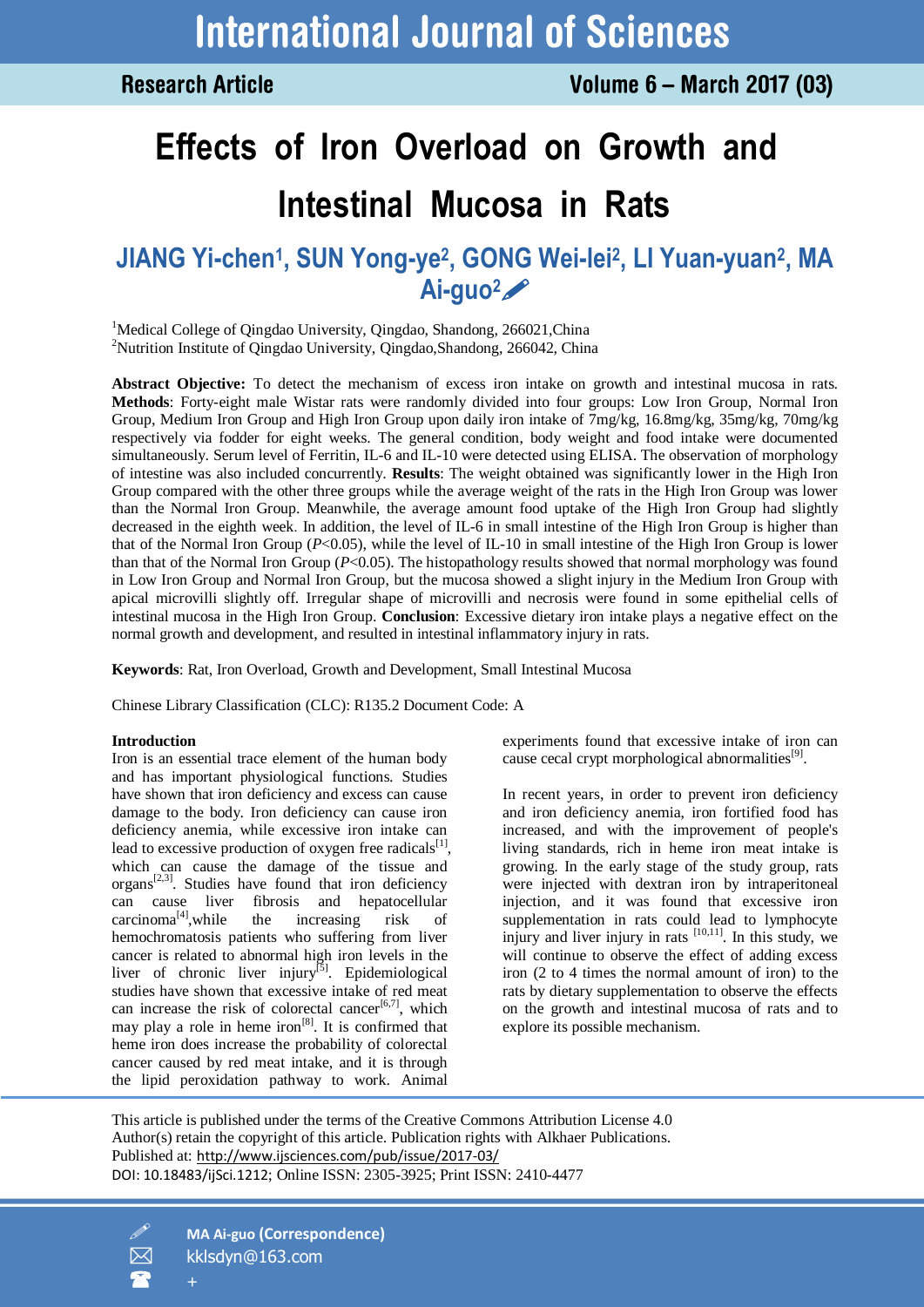## **1. Materials and methods**

#### **1.1 Experimental animals and groups**

6 weeks old male Wistar rats (SPF grade) 48, weight 180-220g, purchased in Qingdao Pattersford rat farming professional cooperatives (certificate: 0014108). Forty-eight rats were randomly divided into four groups  $(n = 12)$ , fed with different doses of iron, low iron group: daily iron intake is 7mg / kg body weight (50mg / kg feed); normal Iron group: daily iron intake is 16.8mg / kg body weight (120mg / kg feed); iron group: daily iron intake is 35mg / kg body weight (250mg / kg feed); high iron group: daily iron intake is 70 mg / kg body weight  $(500 \text{ g})$ kg feed). Animal feed reference AOAC recommended rodent experimental animal synthetic feed formula, and carries on the appropriate adjustments; Iron use the ferrous sulfate (purchased in Tianjin Beichen Founder Reagent Factory). The rats were allowed to eat and drink deionized water for 8 weeks. The activity, signs and living conditions of all rats were recorded every day.

#### **1.2 Detection of indicators and methods 1.2.1 Serum ferritin**

Using the ELISA kit to detect the serum levels of serum ferritin in each group.

**1.2.2 IL-6, IL-10 and SIgA in small intestine tissue**  The levels of IL-6, IL-10 and SIgA in rat intestinal tissue homogenate were determined by ELISA. The intestinal tissue was rinsed in  $0 \sim 4$  °C ice saline,

dried, weighed, broken, centrifugated in low temperature 3500r/min 15min, leave the supernatant.

#### **1.2.3 Histomorphological examination**

The small intestine was washed with saline for several times and then fixed with 4% neutral paraformaldehyde. After routine dewatering, paraffin was embedded, sliced and stained with HE for small intestinal morphology.

### **1.3 statistical processing**

SPSS16.0 statistical software was used to analyze the data.The results of body mass and serum ferritin were expressed as  $\overline{x} \pm s$ . Multiple groups were compared with single factor analysis of variance,inspection level for  $a=0.05$ .

#### **2. Results**

#### **2.1 General situation**

There was no obvious abnormality and death in the rats after the experiment. The appearance of the rats in each group had no obvious difference.

#### **2.2 weight gain in rats**

From the table 1,we found that the body weight of the rats in each group before the experiment has no difference( $p$  > 0.05), after the end of the experiment, there were no difference between the low iron group, normal iron group and iron group three groups; Compared with the high-iron group, the average body weight decreased by 20.0%.

| Table 1 Changes in body weight and weight gain |              |                    |                    |                                 |  |  |
|------------------------------------------------|--------------|--------------------|--------------------|---------------------------------|--|--|
|                                                | Weight $(g)$ |                    |                    |                                 |  |  |
| group                                          | n            | 0 weeks            | 8 weeks            | weight gain                     |  |  |
| Low iron group                                 | 12           | $187.52 \pm 13.01$ | $326.90 \pm 38.92$ | $139.38 + 45.54$                |  |  |
| Normal iron group                              | 12           | $188.91 \pm 14.03$ | $332.18 \pm 35.17$ | $143.27 + 41.64$                |  |  |
| China Railway Group                            | 12           | $182.29 \pm 16.53$ | $353.17 \pm 27.01$ | $170.87 \pm 30.97$              |  |  |
| High iron group                                | 12           | $191.73 \pm 15.39$ | $306.33 \pm 12.74$ | $114.60 \pm 17.62$ <sup>*</sup> |  |  |

\* Compared with the normal iron group,  $p < 0.05$ 

## **2.3 Comparison of the intake of rats in each group**

It can be seen from Table 2 that there was no significant difference in the intake of rats in the rats at the beginning of the experiment, while the average food intake in the high iron group decreased by 11.9% compared with the normal iron group at the 8th week.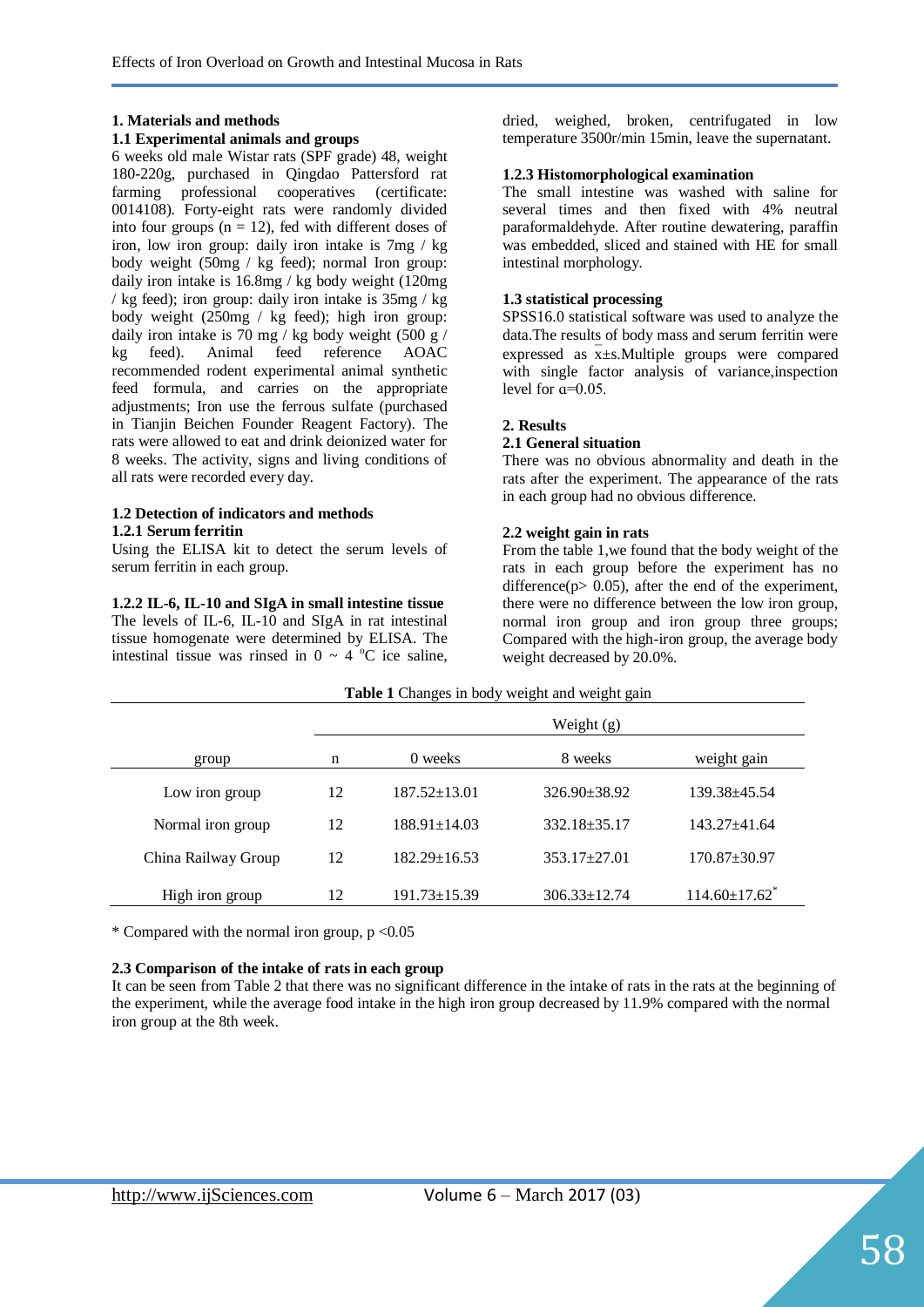| <b>Table 2</b> The intake of rats in each group $(g / day)$ |    |                  |                               |  |  |
|-------------------------------------------------------------|----|------------------|-------------------------------|--|--|
| group                                                       | n  | 0 weeks          | 8 weeks                       |  |  |
| Low iron group                                              | 12 | $20.03 \pm 1.16$ | $37.15 \pm 1.84$              |  |  |
| Normal iron group                                           | 12 | $19.20 \pm 0.91$ | $34.50 \pm 2.34$              |  |  |
| China Railway Group                                         | 12 | $20.80 \pm 3.79$ | $35.08 \pm 1.55$              |  |  |
| High iron group                                             | 12 | $22.05+4.10$     | $30.40 \pm 1.15$ <sup>*</sup> |  |  |

\* Compared with the normal iron group,  $p < 0.05$ 

#### **2.4 serum ferritin levels in each group**

Table 3 shows that there was no significant difference in serum ferritin levels between thelow iron group and the normal iron group (p> 0.05). Compared with the normal iron group, the serum ferritin levels in the high iron group and the iron group were significantly higher.

| <b>Table 3</b> Serum ferritin levels $(g/L)$ |    |                    |       |  |  |
|----------------------------------------------|----|--------------------|-------|--|--|
| group                                        | n  | results<br>$x+s$ ) |       |  |  |
| Low iron group                               |    | $244.3 \pm 16.42$  |       |  |  |
| Normal iron group                            |    | $247.3 \pm 25.69$  |       |  |  |
| China Railway Group                          | 9  | $260.6 \pm 19.64$  | 0.009 |  |  |
| High iron group                              | 10 | 274.6±24.21        | 0.002 |  |  |

#### **2.5 Histopathological changes of small intestine in each group**

At the end of the experiment, paraffin-embedded small intestine tissue sections were stained with HE under light microscope  $(\times 200)$ . The morphological changes of small intestine were detected in each group. The results showed that the mucosal structure of the small intestine was normal in the low iron group and the normal iron group, the integrity of the intestinal villi was complete and the edge of the microvilli was clear (Figure1-A, B). The intestinal mucosa of the middle iron group and the high iron group were slightly damaged, the villus was arranged neatly and the microvilli of the apical group were slightly exfoliated (Figure1-C). High-iron group showed a small number of irregular hair morphology, top off, part of the intestinal mucosal epithelial cell necrosis (Figure1-D).



Figure1 Changes of intestinal histomorphology in each group ( $HE \times 200$ ) (**A**: low iron group **B**: normal iron group **C**: iron group **D**: high iron group)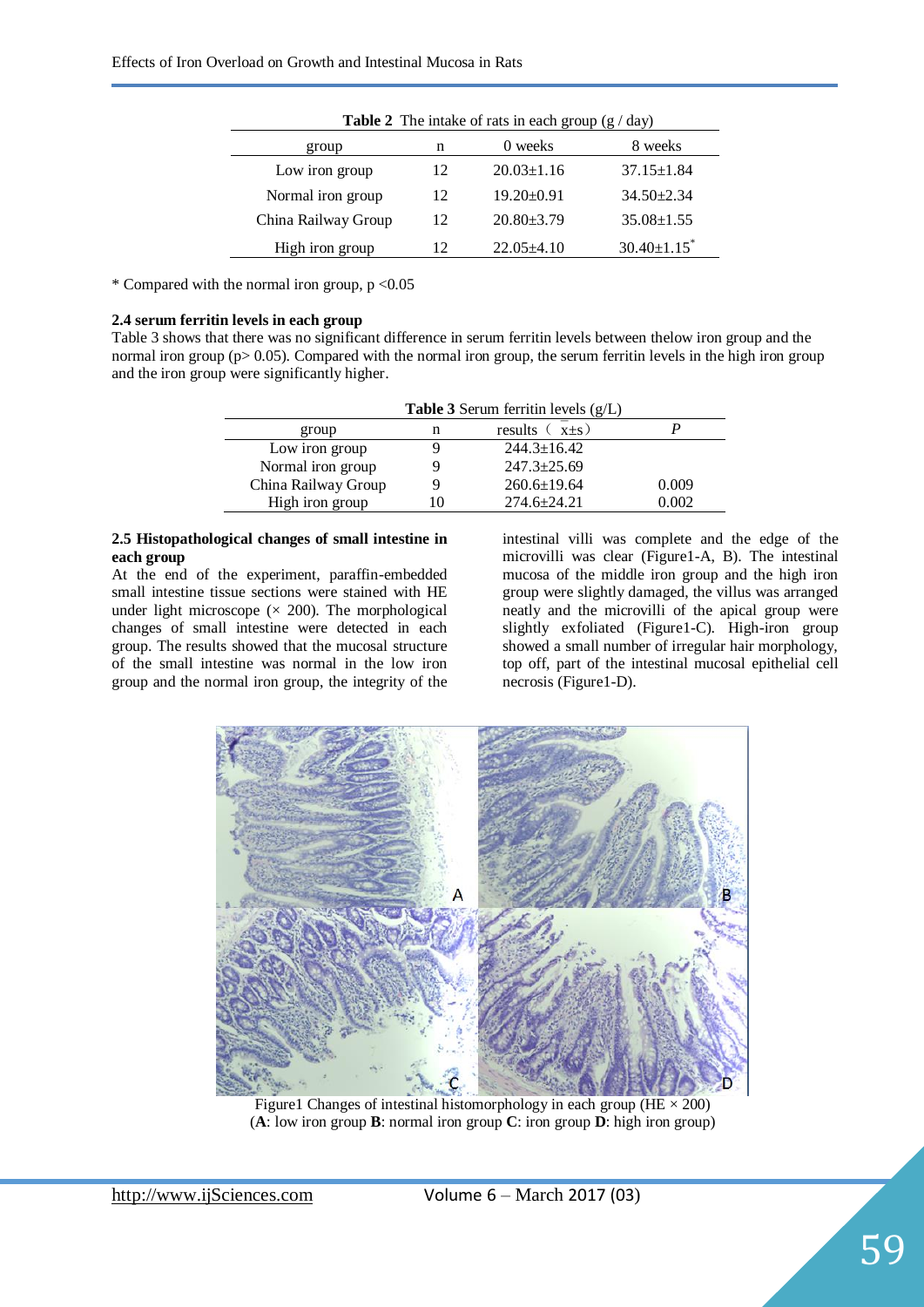**2.6 The comparison between the levels of IL-6 and IL-10 in small intestine of rats**

The levels of IL-6 and IL-10 in small intestine were measured by ELISA. The levels of IL-6 in the small intestine of the high iron group were significantly higher than those in the normal iron group ( $p < 0.05$ ), while the level of IL-10 was significantly decreased ( $p < 0.01$ ).

| <b>Table 4 IL-6 and IL-10 levels in small intestine</b> |                                 |                               |  |  |  |
|---------------------------------------------------------|---------------------------------|-------------------------------|--|--|--|
| group                                                   | $IL-6(pg/ml)$                   | IL-10 $(pg/ml)$               |  |  |  |
| Low iron group                                          | $84.68 \pm 7.68$                | $71.69 \pm 15.35$             |  |  |  |
| Normal iron group                                       | $86.49 \pm 11.43$               | $69.89 \pm 19.60$             |  |  |  |
| China Railway Group                                     | $92.37 + 6.42$                  | $67.22 \pm 6.59$              |  |  |  |
| High iron group                                         | $108.60 \pm 15.22$ <sup>*</sup> | $50.47 \pm 8.31$ <sup>*</sup> |  |  |  |

**Table 4** IL-6 and IL-10 levels in small intestine

\* Compared with the normal iron group,  $p < 0.05$ 

#### **3 Discussion**

Ferrous sulfate is commonly used for the treatment of iron deficiency anemia iron, the conventional dose is 0.9g/day during the treatment, equivalent to an additional 180mg daily iron element, and some patients will have varying degrees of gastrointestinal symptoms, mainly nause. In the course of the study, we found that the average body weight of the rats in the high-iron group decreased by 20.0% compared with the normal iron group at the end of the experiment, and we found that the rats in the highiron group had a significant decrease in the food intake, this might be because excessive iron sulfate supplement to reduce the appetite of rats, thus affecting the high iron group rats growth and development. In addition, some studies have pointed out that excessive intake of iron will hinder the body of zinc and other nutrients absorption and use, thus affecting the normal development of embryos $^{[12]}$ . And the corresponding changes in iron and other necessary divalent cations, such as zinc, copper and ion balance, may be involved in iron-induced growth retardation<sup>[13]</sup>. Foreign studies have also shown that the addition of excess iron in baby food may affect the growth and development of children<sup>[14]</sup>. While the specific mechanism of action is not clear.

In this study, the morphological results of small intestine mucosa showed that the intestinal mucosa of rats in the middle and high iron groups had different degrees of damage. In the high iron group, the villous morphology was irregular and some intestinal mucosal epithelial cells were necrotic. Suggesting that excessive iron supplement (up to 4 times the normal requirement) can cause local mucosal tissue damage. It has been suggested that chronic iron intake can affect intestinal homeostasis by altering intestinal microbial composition, oxidative stress, inflammation, etc.<sup>[13,15,16,17-19]</sup>.

In this study, we found that the levels of IL-6 in

intestinal tissue of high-iron group were significantly higher than those of normal iron group, and the level of IL-10 was lower than that of normal iron group by detecting the level of inflammatory factors in small intestine tissue. IL-6 is an important mediator of inflammation and pathophysiology in vivo, which can aggravate the inflammatory response. IL-10 is an anti-inflammatory, anti-immune cytokine that reduces damage caused by inflammatory responses. Therefore, this study also confirmed that excessive iron intake can cause intestinal mucosal inflammatory response. Li etal also found that high-speed iron can cause porcine duodenal mucosal cytokines expression increased<sup>[21]</sup>, it's possible mechanism is associated with increased oxidative stress-induced intestinal mucosal permeability $[22,23]$ , increased permeability of intestinal mucosa can lead to antigen and pathogen epithelial cell translocation<sup>[24]</sup>, causing intestinal mucosal inflammation reaction.

In summary, the excessive intake of dietary iron can affect the normal growth and development of rats, and cause intestinal mucosal injury in rats, and excessive iron caused by intestinal inflammatory response may be one of the mechanisms, the result is In the future to study the impact of iron on the intestinal tract provides a certain basis. The results of this study suggest a reasonable diet, a reasonable supplement iron fortified food, to avoid blind iron on the health of the body have a negative impact.

#### **References**

- 1. Galaris D, Pantopoulos K. Oxidative stress and iron homeostasis: mechanistic and health aspects.[J]. Critical Reviews in Clinical Laboratory Sciences, 2008, 45(1):1-23.
- 2. Zhu Hang, He Qiushi, Lu Yang, et al. Experimental study on the protective effect of selenium enriched yeast on liver injury induced by iron overload [J]. Chinese Journal of Tropical Medicine, 2007, (8): 732-734.
- 3. Tsuchiya H, Ebata Y, Sakabe T, et al. High-fat, high-fructose diet induces hepatic iron overload via a hepcidin-independent mechanism prior to the onset of liver steatosis and insulin resistance in mice.[J]. Metabolism Clinical & Experimental, 2013, 62(1):62-9.